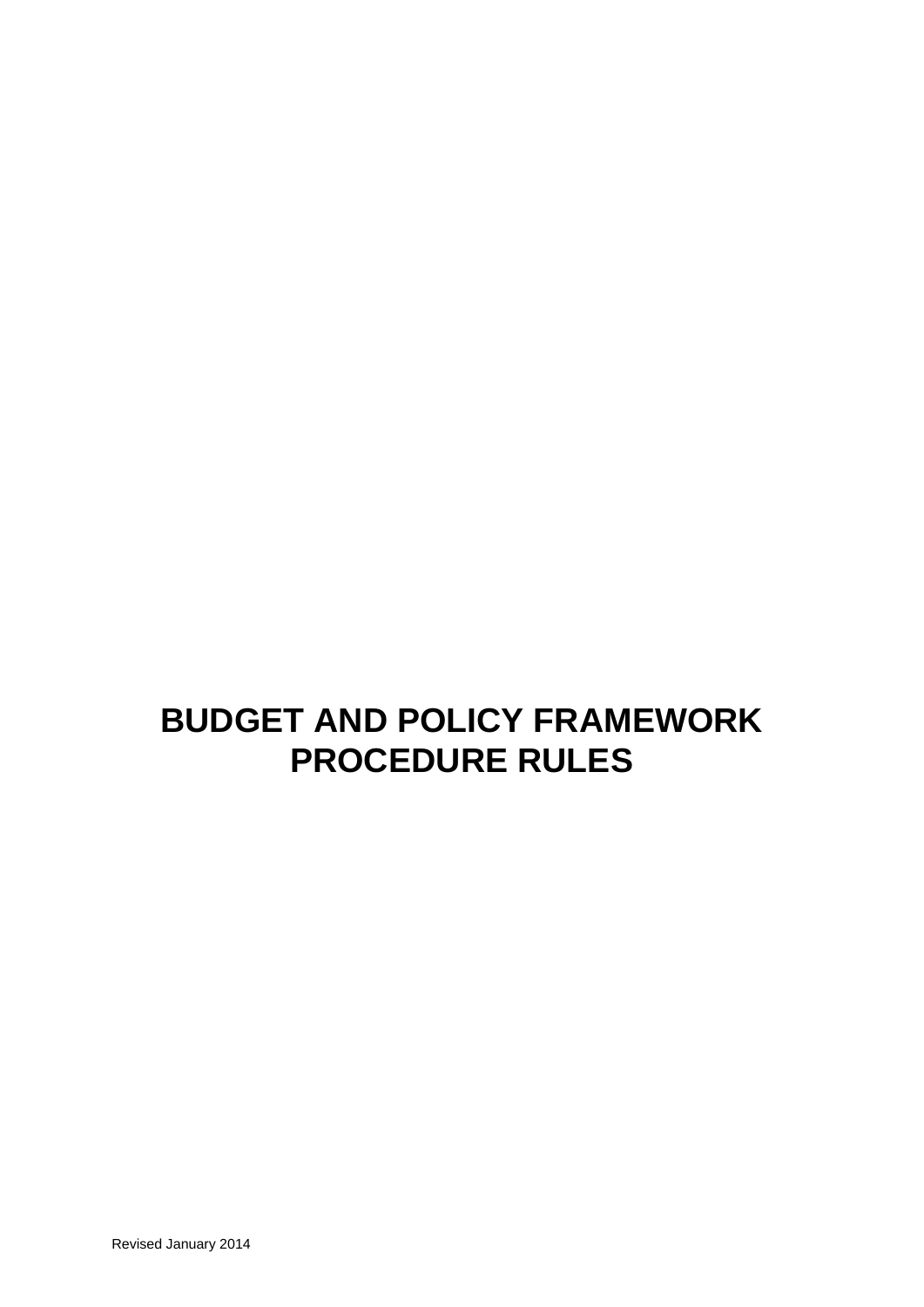# **Budget & Policy Framework**

# **Procedure Rules**

#### **1. The framework for executive decisions**

- 1.1 The council will be responsible for the adoption of its budget and policy framework as set out in Article 4 of this Constitution. Once the budget or policy within the framework is in place, it will be the responsibility of the Cabinet to implement it.
- 1.2 The Cabinet will be responsible for developing, adopting and implementing all other policies.

#### **2. Process for developing the framework**

- 2.1 The Cabinet will publicise through the forward plan and other methods, a time table for making proposals to the council for the adoption of any plan, strategy or budget that forms part of the budget and policy framework and its arrangements for consultation after publication of that timetable.
- 2.2 Consultation may include the submission to the council of an early issues paper on any proposed strategy or plan for debate.
- 2.3 The Chairs of the Overview and Scrutiny Management Committee and any relevant panel will also be notified. The consultation period shall in each instance be not less than four weeks, unless the requirements of any statutory or government time table or other deadline make this impracticable.
- 2.4 At the end of that period, the Cabinet will draw up draft proposals having regard to the responses to that consultation. As part of its consideration of the proposals, it is open to the Overview and Scrutiny Management Committee or panel to consult, investigate, research or report in detail with policy recommendations. The Cabinet will take any such response into account in drawing up the firm proposals for submission to the council and its report to the council will reflect the comments made by consultees and the Cabinet's response.
- 2.5 Once the Cabinet has approved the firm proposals, the Chief Executive will refer them to the council for decision.

#### **3. Procedure for conflict resolution - plans and strategies**

- 3.1 This procedure applies in relation to those plans and strategies forming the policy framework of the council as set out in Article 4 of this Constitution.
- 3.2 Where the Cabinet has submitted a draft plan or strategy to the council for its consideration and, following consideration of that draft plan or strategy, the council has any objections to it, the council must, before taking any further decision in relation to it, inform the Leader of those objections and must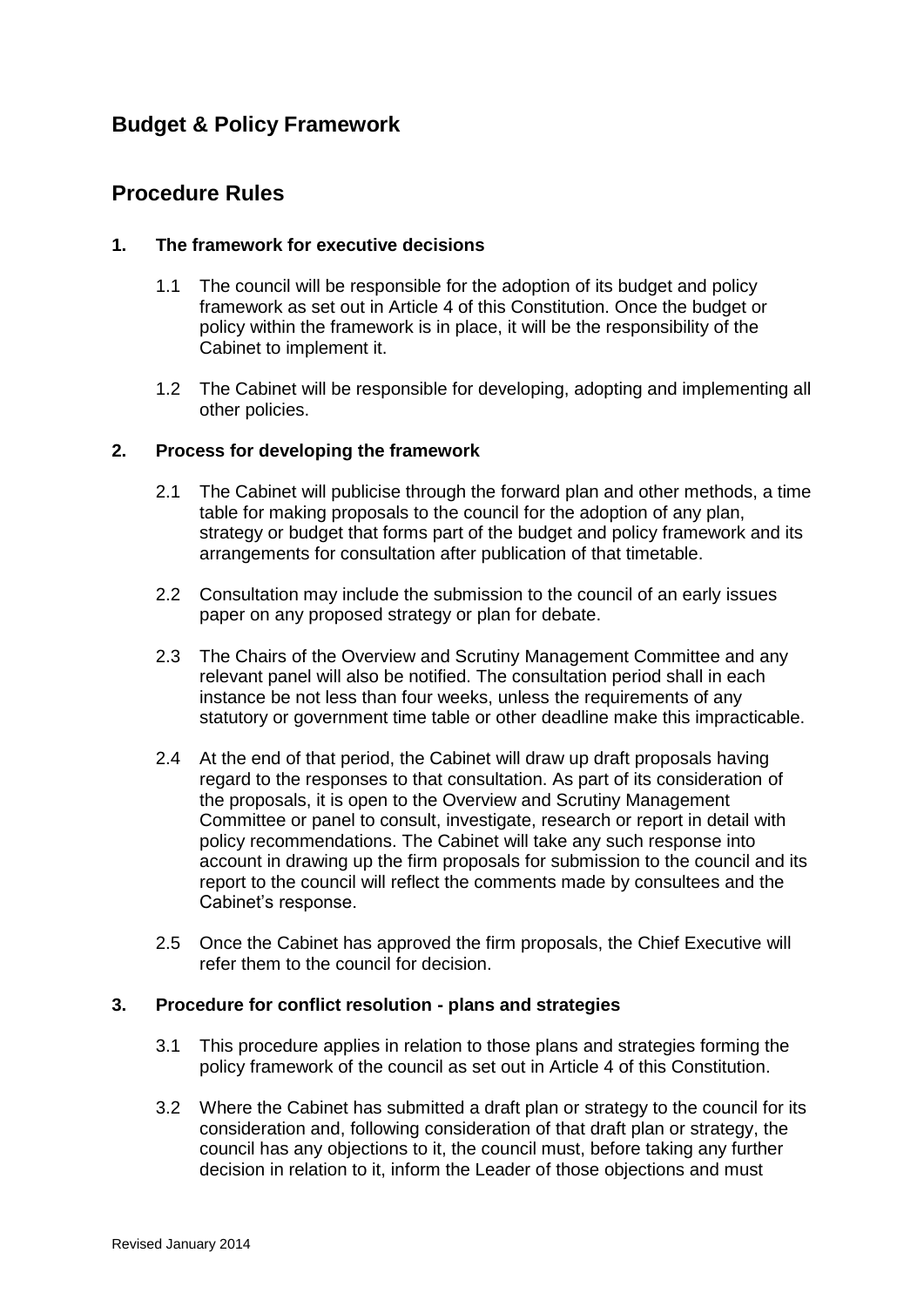require the Cabinet to reconsider the draft plan or strategy within no less than 5 working days after the date the Leader receives that information and those instructions.

- 3.3 Within that period, the Leader may:-
	- (a) Submit to the council a revision of the draft plan or strategy as amended by the Cabinet, with the Cabinet's reasons for any amendments; or
	- (b) Inform the council of any disagreement that the Cabinet has with any of the council's objections and the Cabinet's reasons for any such disagreement.
- 3.4 When that period has expired, the council must, when making any further decision relating to the relevant plan or strategy, take into account any amendments made to the draft plan or strategy that are included in any revised draft plan or strategy, the Cabinet's reasons for those amendments, any disagreement that the Cabinet has with any of the council's objections and the Cabinet's reasons for that disagreement, which the Leader has submitted to the council or informed the council of within the period specified.
- 3.5 Where an amendment to a draft plan or strategy has been submitted under Council Procedure Rule 13(9), 14(8) or 14(14), the Leader may at any time, whether before or after a vote on the amendment has been taken, indicate on behalf of the Cabinet that he/she accepts the amendment. In these circumstances, the amendment will be regarded as incorporated in the draft strategy before Council and not (for the purposes of rules 3.2 to 3.4 above) as an objection to it.

#### **4. Procedure for conflict resolution - revenue budget**

- 4.1 This procedure applies to the estimates and calculations relating to the revenue budget and Council tax specified in paragraph 6 of Part II of Schedule 2 to the Local Authorities (Standing Orders) (England) Regulations 2001 ("a revenue budget").
- 4.2 Subject to Rule 4.5 where before 8th February in any financial year, the Cabinet submits to the council for its consideration a revenue budget in relation to the following financial year and following consideration of that budget, the council has any objections to it, it must, before taking any further decision on that budget, inform the Leader of those objections and must require the Cabinet to reconsider the revenue budget, within no less than 5 working days after the date the Leader receives that information and those instructions.
- 4.3 Within that period the Leader may:
	- (a) submit to the council a revision of the revenue budget as amended by the Cabinet with the Cabinet's reasons for any amendments; or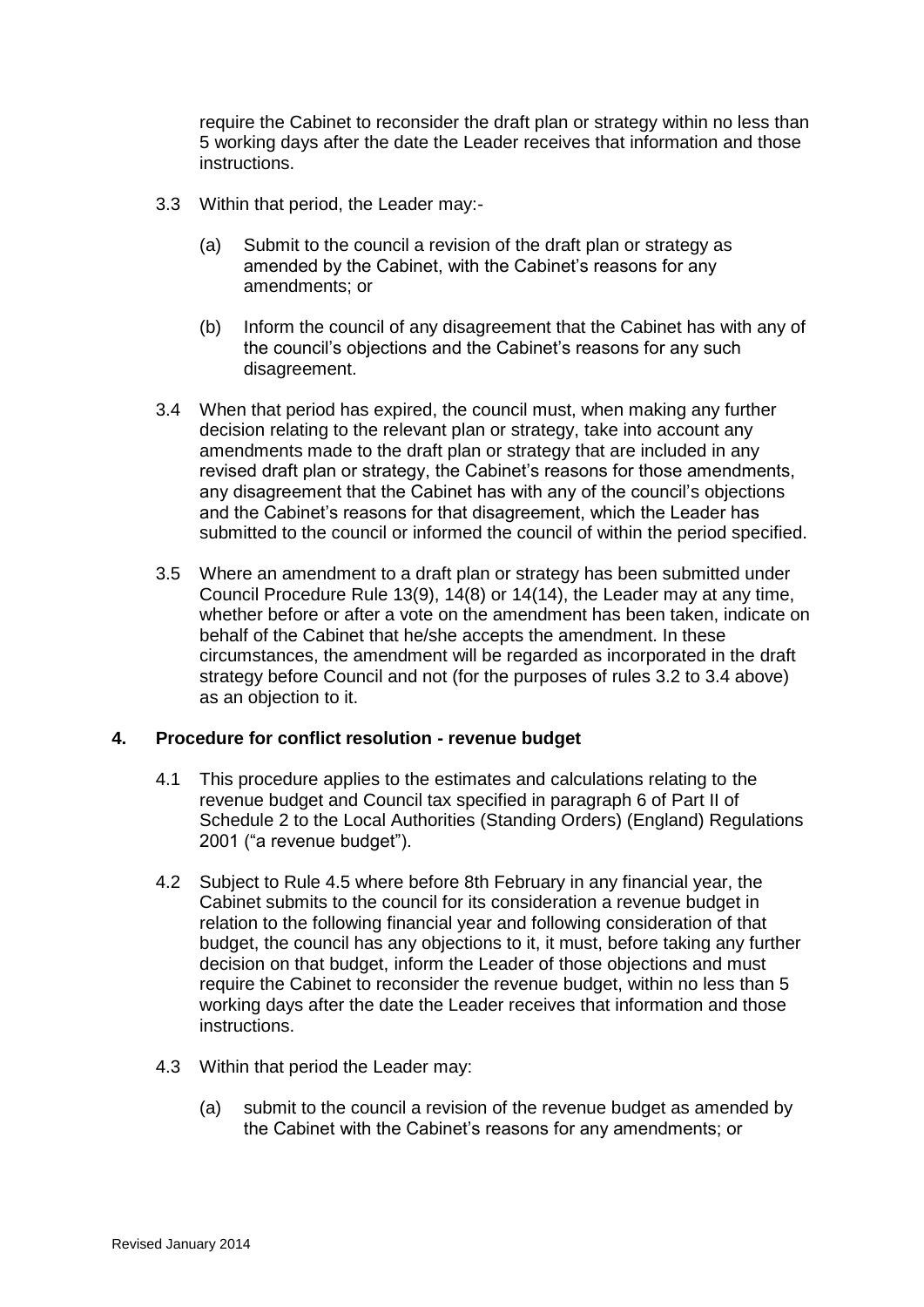- (b) inform the council of any disagreement which the Cabinet has with any of the council's objections and the Cabinet's reasons for any such disagreement
- 4.4 When that period has expired, the council must when making any further decision relating to the revenue budget, take into account any amendments made to it that are included in any revised revenue budget, the Cabinet's reasons for those amendments, any disagreement that the Cabinet has with any of the council's objections and the Cabinet's reasons for that disagreement, which the Leader submitted to the council, or informed the council of, within the period specified.
- 4.5 Rules 4.2 to 4.4 shall not apply in relation to calculations or substitute calculations which the council is required to make in accordance with Sections 52 (I), 52 (J), 52 (T) or 52 (U) of the Local Government Finance Act 1992 (provisions relating to Council Tax capping).
- 4.6 Where a revenue budget is submitted to the council by the Cabinet on or after 8th February in any financial year, the procedure in paragraphs 4.2 to 4.4 will not apply.
- 4.7 Where an amendment to a revenue budget has been submitted under Council Procedure Rule 18 the Leader may at any time, whether before or after a vote on the amendment has been taken, indicate on behalf of the Cabinet that he/she accepts the amendment. In these circumstances, the amendment will be regarded as incorporated in the revenue budget before Council and not (for the purposes of Rules 4.2 to 4.4 above) as an objection to it.

## **5. Decisions outside the budget or policy framework**

- 5.1 Subject to the provisions of Rules 7 (virement) and 8 (mid-year changes) the Cabinet, committees of the Cabinet, individual members of the Cabinet and any area committees, officers or joint arrangements discharging executive functions may only take decisions which are in line with the budget and policy framework. If any of these bodies or persons wishes to make a decision which is contrary to the policy framework, or contrary to or not wholly in accordance with the budget approved by the council, then that decision may only be taken by the council, subject to Rule 6 below.
- 5.2 If such bodies or persons want to make such a decision, they shall take advice from the monitoring officer, and/or the chief financial officer and any other relevant officer as to whether the decision they want to make would be contrary to the policy framework, or contrary to or not wholly in accordance with the budget. If the advice of either of the former officers is that the decision would not be in line with the existing budget and/or policy framework, then the decision must be referred by that body or person to the council for decision, unless the decision is a matter of urgency, in which case the provisions in paragraph 6 (urgent decisions outside the budget and policy framework) shall apply.

## **6. Urgent decisions outside the budget or policy framework**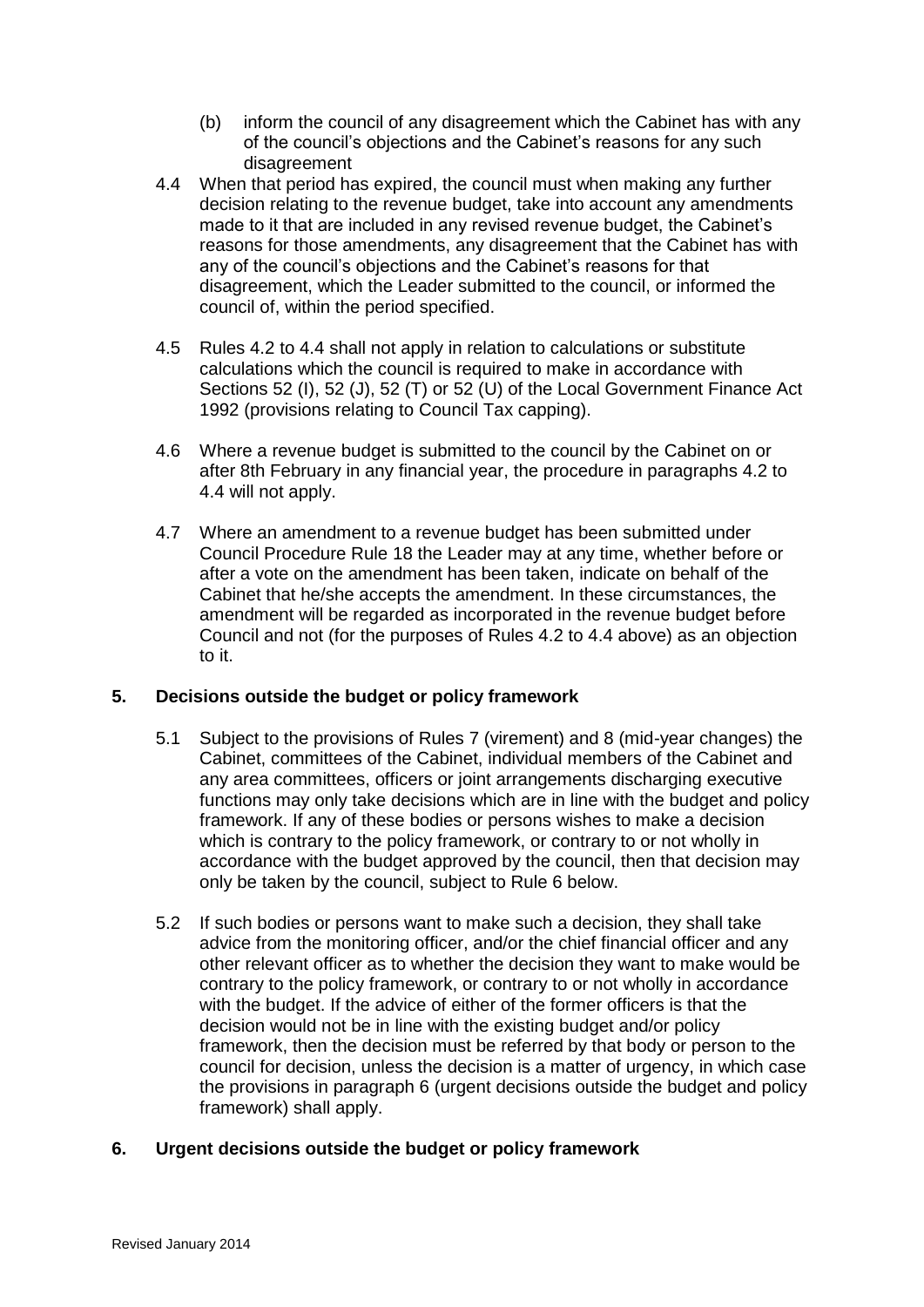- 6.1 The Cabinet, committees of the Cabinet, individual members of the Cabinet, or officers or joint arrangements discharging executive functions may take a decision which is contrary to the council's policy framework or contrary to or not wholly in accordance with the budget approved by full Council if the decision is a matter of urgency. However, the decision may only be taken after taking reasonable steps to seek advice from the monitoring officer and/or the chief financial officer, and:
	- (i) if it is not practical to convene a quorate meeting of the full Council; and
	- (ii) if the chair of the Overview and Scrutiny Management Committee or of a relevant scrutiny panel agrees that the decision is a matter of urgency.

The reasons why it is not practical to convene a quorate meeting of full Council and the relevant scrutiny chair's consent to the decision being taken as a matter of urgency must be noted on the record of the decision. In the absence of the relevant scrutiny chair, the consent of the Mayor and, in the absence of both, the Deputy Mayor, will be sufficient.

6.2 Following the decision, the decision taker will provide a full report to the next available Council meeting explaining the decision, the reasons for it and why the decision was treated as a matter of urgency.

#### **7. Virement**

Virement (the transfer of resources from one activity within the budget to another) is permitted in accordance with the provisions of Rule 2 of the Financial Procedure Rules set out in Part 4 of the Constitution. Variation of the capital programme is permitted in accordance with the provisions of Rule 3 of those Rules. Any virement or variation which is not permitted by those Rules must be approved by the council.

## **8. Mid-year changes to policy framework**

- 8.1 The responsibility for agreeing the budget and policy framework lies with the council, and decisions by the Cabinet, individual members of the Cabinet, or officers or joint arrangements discharging executive functions must be in line with it. No changes to any plan or strategy which make up the policy framework or decisions which are not in accordance with it may be made by those bodies or individuals except those changes or decisions:
	- (a) which are permitted by the terms of the plan or strategy itself or by a decision of the council at the time of its adoption;
	- (b) which will result in the closure or discontinuance of a service or part of service to meet a budgetary constraint;
	- (c) necessary to ensure compliance with the law, ministerial direction or government guidance;
	- (d) in relation to the policy framework in respect of a policy which would normally be agreed annually by the council following consultation, but